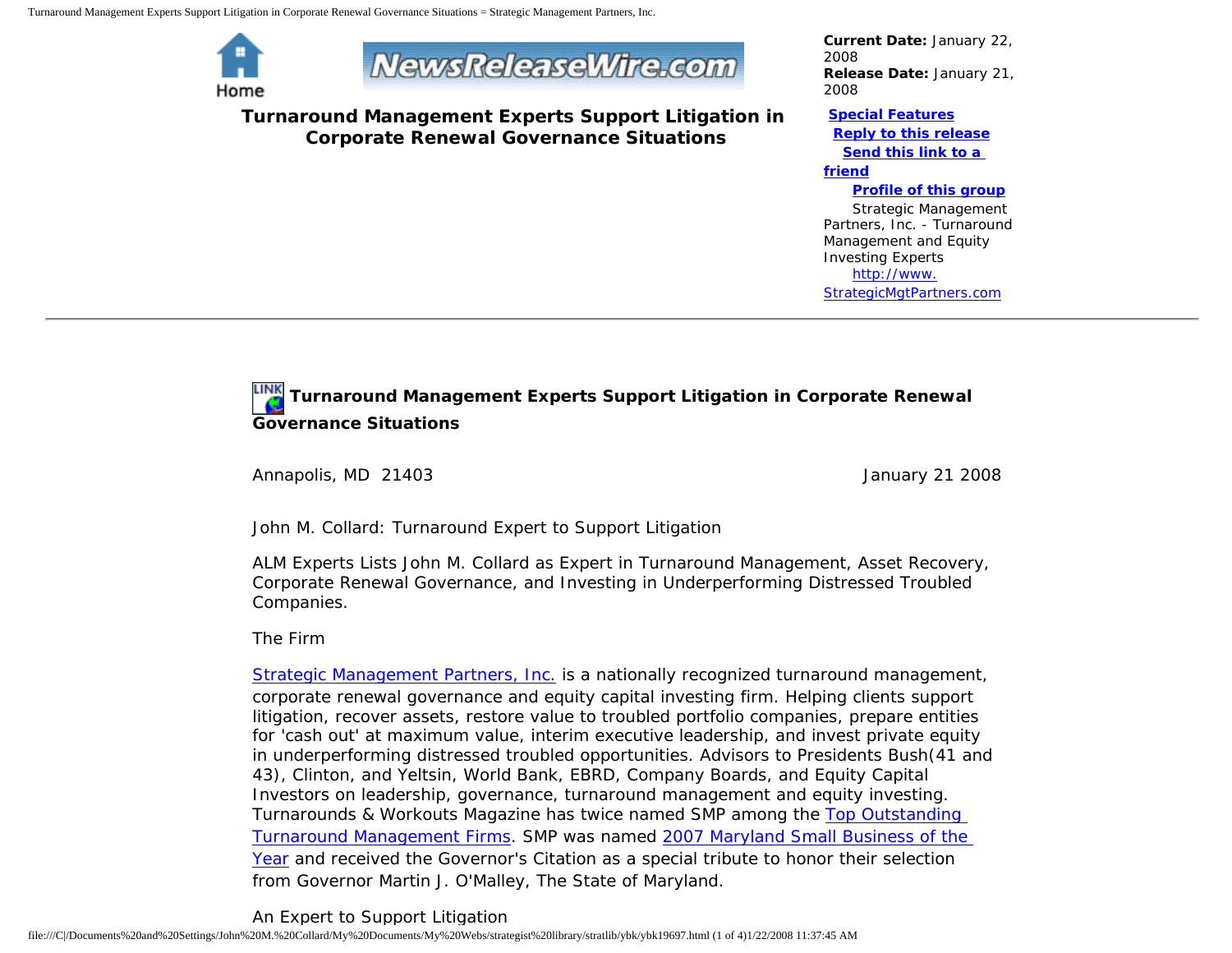[John M. Collard](http://www.turnaroundmanagement.us.com/) is Chairman of Annapolis, Maryland-based Strategic Management Partners, Inc. (410-263-9100, [www.StrategicMgtPartners.com](http://www.strategistlibrary.com/) ) and specializes in interim executive leadership, asset recovery, corporate renewal governance, and investing in underperforming distressed troubled companies. He is [Past Chairman of the Turnaround](http://members.aol.com/Strategist/pastchair.html)  [Management Association,](http://members.aol.com/Strategist/pastchair.html) a Certified Turnaround Professional, and brings 35 years senior C-Level operating leadership, \$85M asset recovery, 40+ transactions worth \$780M+, and \$80M fund management expertise to run troubled companies, and advise company boards, litigators, institutional and private equity investors.

Primary Areas of Expertise: Turnaround and Crisis Management Interim Executive Leadership in Turnaround Situations Investing in Underperforming Distressed Troubled Companies Asset Recovery for Investors Mergers & Acquisitions Corporate Governance & Renewal Company Viability Revenue Driven Turnarounds

#### [#](http://members.aol.com/Strategist/home.html)[#](http://members.aol.com/Strategist/sitemap.html)[#](http://members.aol.com/Strategist/urllist.txt)

Reference:

[www.StrategicMgtPartners.com](http://www.strategicmgtpartners.com/)

[StrategicMgtPartners Library](http://members.aol.com/stratlib3/liblinx.html)

[American Lawyer Media Experts Profile](http://www.almexperts.com/ExpertWitness/experts_and_consultants/expert/5240329.html)

John M. Collard (John@StrategicMgtPartners.com) Chairman Strategic Management Partners, Inc. 522 Horn Point Drive Annapolis, MD 21403 Phone : 410-263-9100 Fax : 410-263-6094

[www.StrategicMgtPartners.com](http://www.strategicmgtpartners.com/)

More Information [American Lawyer Media Experts Profile: John M. Collard](http://www.almexperts.com/ExpertWitness/experts_and_consultants/expert/5240329.html)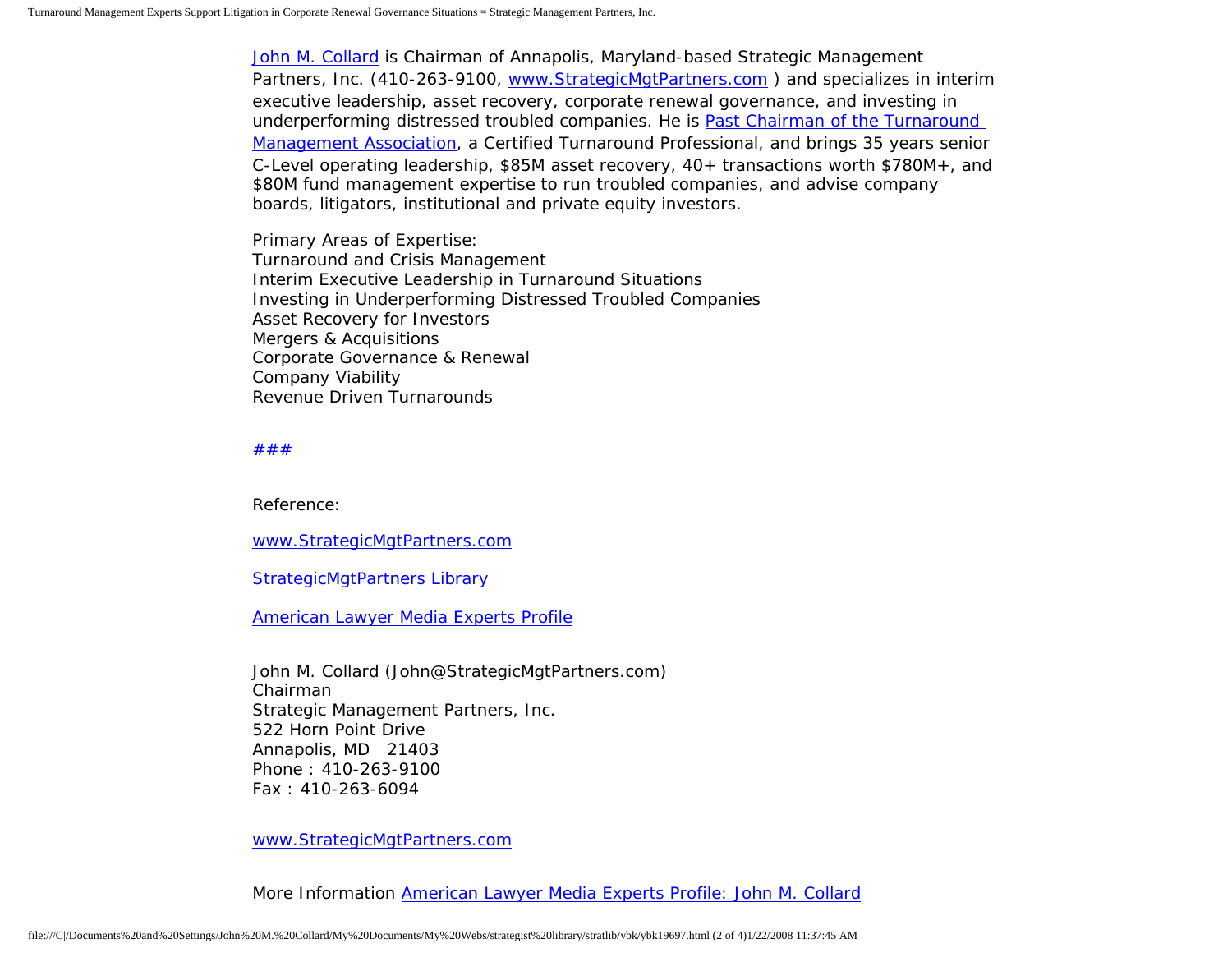Turnaround Management Experts Support Litigation in Corporate Renewal Governance Situations = Strategic Management Partners, Inc.



[Ask a question with InterviewNetS](http://www.expertclick.com/expertClick/contact/default.cfm?GroupID=1016)M

### **Other experts on these topics:**

- **1. [Management](http://www.expertclick.com/search/default.cfm?SearchCriteria=Management)**
- **2. [Leadership](http://www.expertclick.com/search/default.cfm?SearchCriteria=Leadership)**
- **3. [Planning](http://www.expertclick.com/search/default.cfm?SearchCriteria=Planning)**
- **4. [Invest](http://www.expertclick.com/search/default.cfm?SearchCriteria=Invest)**
- **5. [Strategy](http://www.expertclick.com/search/default.cfm?SearchCriteria=Strategy)**
- **6. [Small Business](http://www.expertclick.com/search/default.cfm?SearchCriteria=Small Business)**
- **7. [Strategic Planning](http://www.expertclick.com/search/default.cfm?SearchCriteria=Strategic Planning)**
- **8. [Advisor](http://www.expertclick.com/search/default.cfm?SearchCriteria=Advisor)**
- **9. [Valuation](http://www.expertclick.com/search/default.cfm?SearchCriteria=Valuation)**
- **10. [Transition](http://www.expertclick.com/search/default.cfm?SearchCriteria=Transition)**
- **11. [Value](http://www.expertclick.com/search/default.cfm?SearchCriteria=Value)**
- **12. [Bankruptcy](http://www.expertclick.com/search/default.cfm?SearchCriteria=Bankruptcy)**
- **13. [Crisis Management](http://www.expertclick.com/search/default.cfm?SearchCriteria=Crisis Management)**
- **14. [Governance](http://www.expertclick.com/search/default.cfm?SearchCriteria=Governance)**
- **15. [Investment management](http://www.expertclick.com/search/default.cfm?SearchCriteria=Investment management)**
- **16. [CEO Effectiveness](http://www.expertclick.com/search/default.cfm?SearchCriteria=CEO Effectiveness)**
- **17. [Executive Leadership](http://www.expertclick.com/search/default.cfm?SearchCriteria=Executive Leadership)**
- **18. [Turnaround](http://www.expertclick.com/search/default.cfm?SearchCriteria=Turnaround)**
- **19. [Corporate Change](http://www.expertclick.com/search/default.cfm?SearchCriteria=Corporate Change)**
- **20. [Ethical Issues/Management](http://www.expertclick.com/search/default.cfm?SearchCriteria=Ethical Issues/Management)**
- **21. [Startup](http://www.expertclick.com/search/default.cfm?SearchCriteria=Startup)**
- **22. [Corporate Restructuring](http://www.expertclick.com/search/default.cfm?SearchCriteria=Corporate Restructuring)**